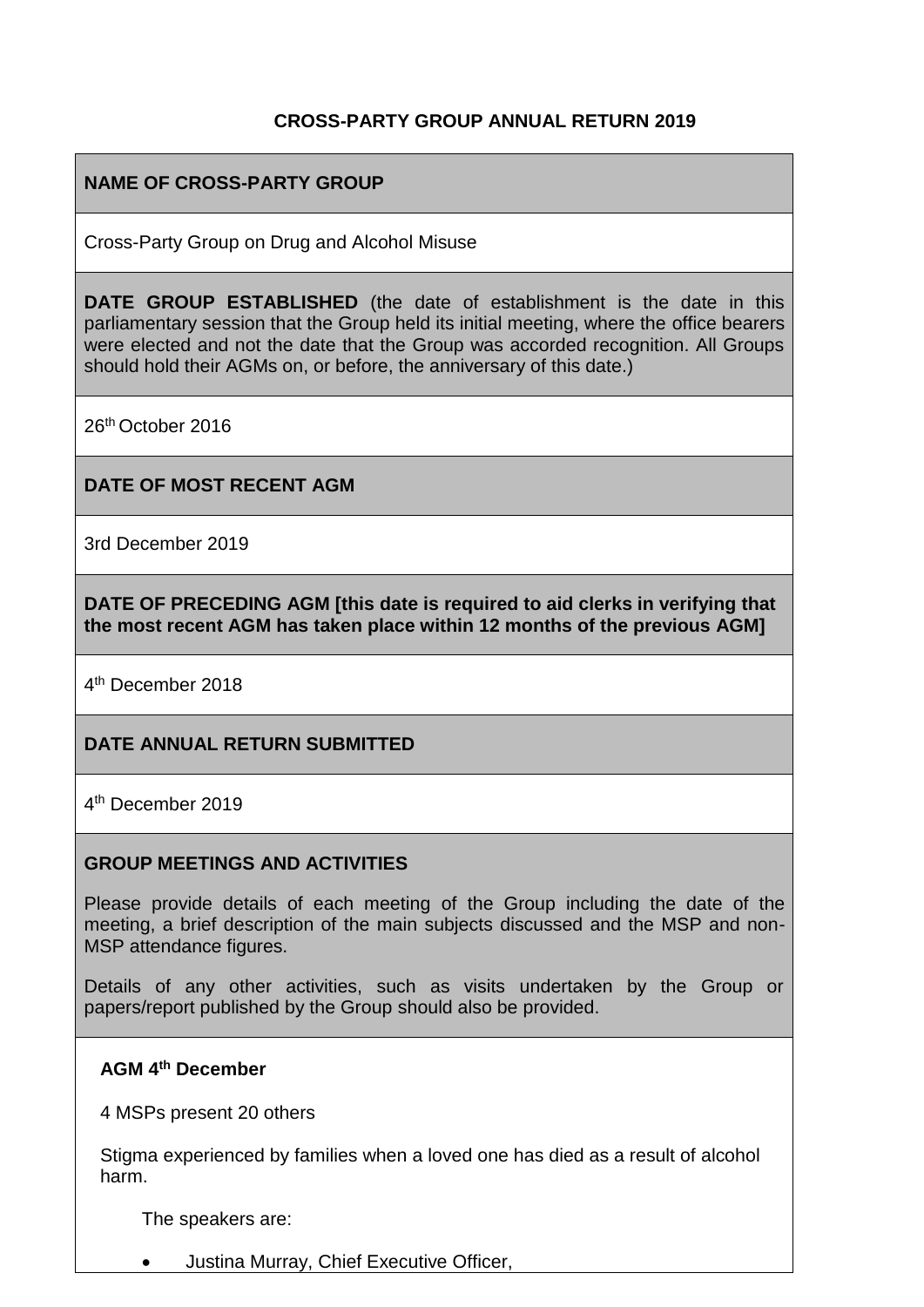Scottish Families Affected by Alcohol & Drugs

- Sadie Prior, Director, Family Addiction Support Service (FASS)
- 26<sup>th</sup> February 2019
- 2 MSPs present and 21 others
- 1 Street Benzodiazepines use

The meeting heard from the three presenters:

- *Benzodiazepines use in Lothian*
- Dr Paul Cawood, NHS Lothian
- *Challenges in benzodiazepines use in NHS Greater Glasgow and Clyde*
- Jo McManus, NHS Greater Glasgow and Clyde
- *Benzodiazepine supply and enforcement issues for Police Scotland*
- Kevin Plank, Police Scotland.

Their presentations are attached to the minute.

A wide ranging discussion followed. Key conclusions were that:

- It was important to appropriately monitor trends and that this needs to be as close to real time data as it was possible to get.
- That the vast majority of benzodiazepine use was the use of illicit substances obtained through illegal supply. This meant that the market was entirely unregulated and meant people using benzodiazepines could not be certain of the particular benzodiazepine they were using or its strength. It was therefore important to explore the potential for the prescribing of benzodiazepines alongside opioid use in order try and minimize the harm to individuals.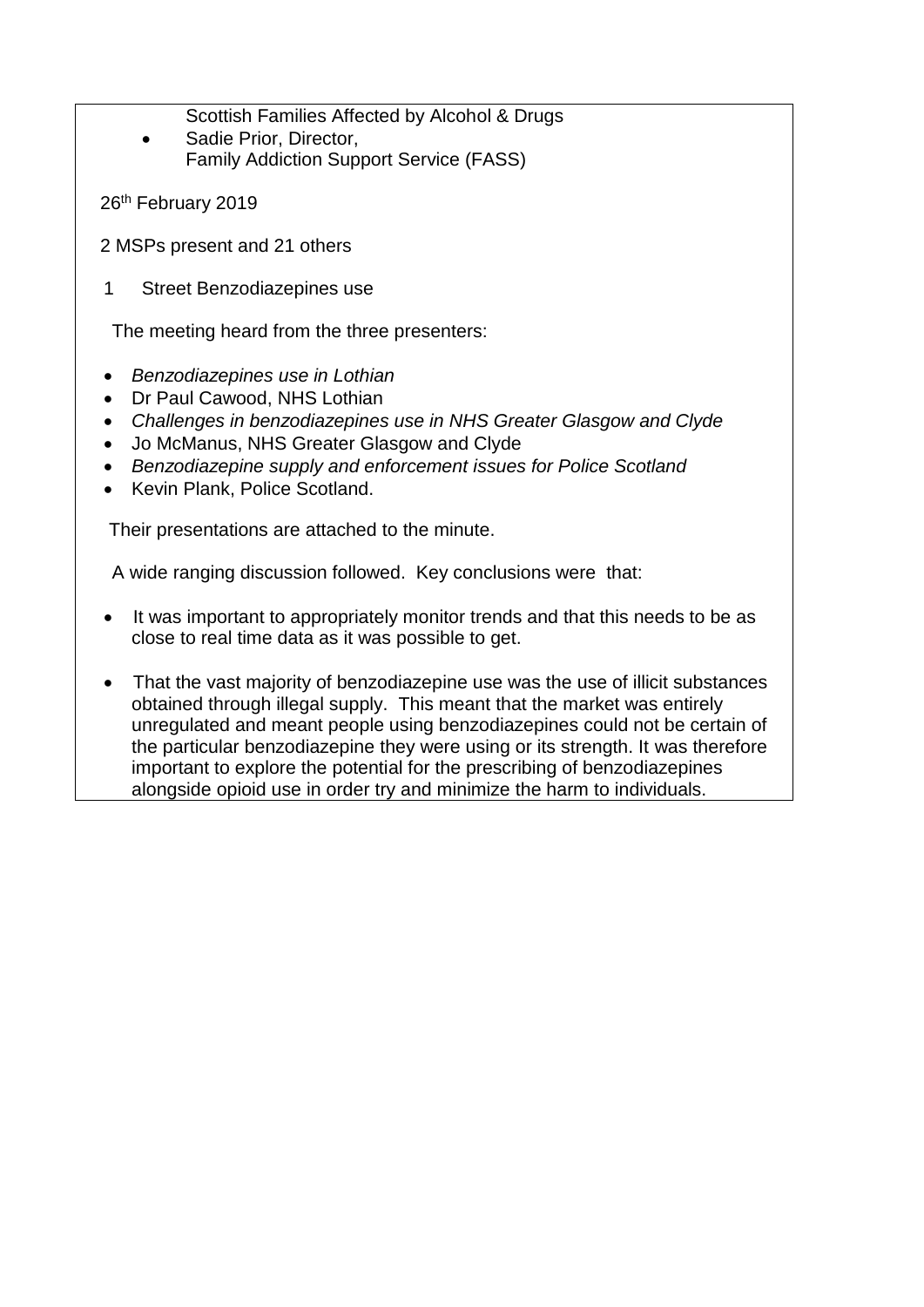### **MSP MEMBERS OF THE GROUP**

Please provide names and party designation of all MSP members of the Group.

John Finnie MSP, Green Party Monica

Lennon MSP, Labour Party

Miles Briggs MSP, Conservative and Unionist Party

Stuart McMillan MSP, SNP

Tom Arthur MSP, SNP

Michelle Ballantyne MSP, Conservative and Unionist Party

### **NON-MSP MEMBERS OF THE GROUP**

For organisational members please provide only the name of the organisation, it is not necessary to provide the name(s) of individuals who may represent the organisation at meetings of the Group.

| <b>Individuals</b> | Rowan Anderson            |
|--------------------|---------------------------|
|                    | <b>Biba Brand</b>         |
|                    | <b>Alistair Brown</b>     |
|                    | Sian Fiddimore            |
|                    | <b>Laura Hoskins</b>      |
|                    | Dr David Johnson          |
|                    | Cath Logan                |
|                    | Liam Mehigan              |
|                    | Arun Menon                |
|                    | Paul Mooney               |
|                    | <b>Stephanie Morrison</b> |
|                    | Uday Mukherji             |
|                    | Dr Eunice Reed            |
|                    | <b>Cameron Scally</b>     |
|                    | <b>Tracey Stewart</b>     |
|                    | <b>Michael Trail</b>      |
|                    |                           |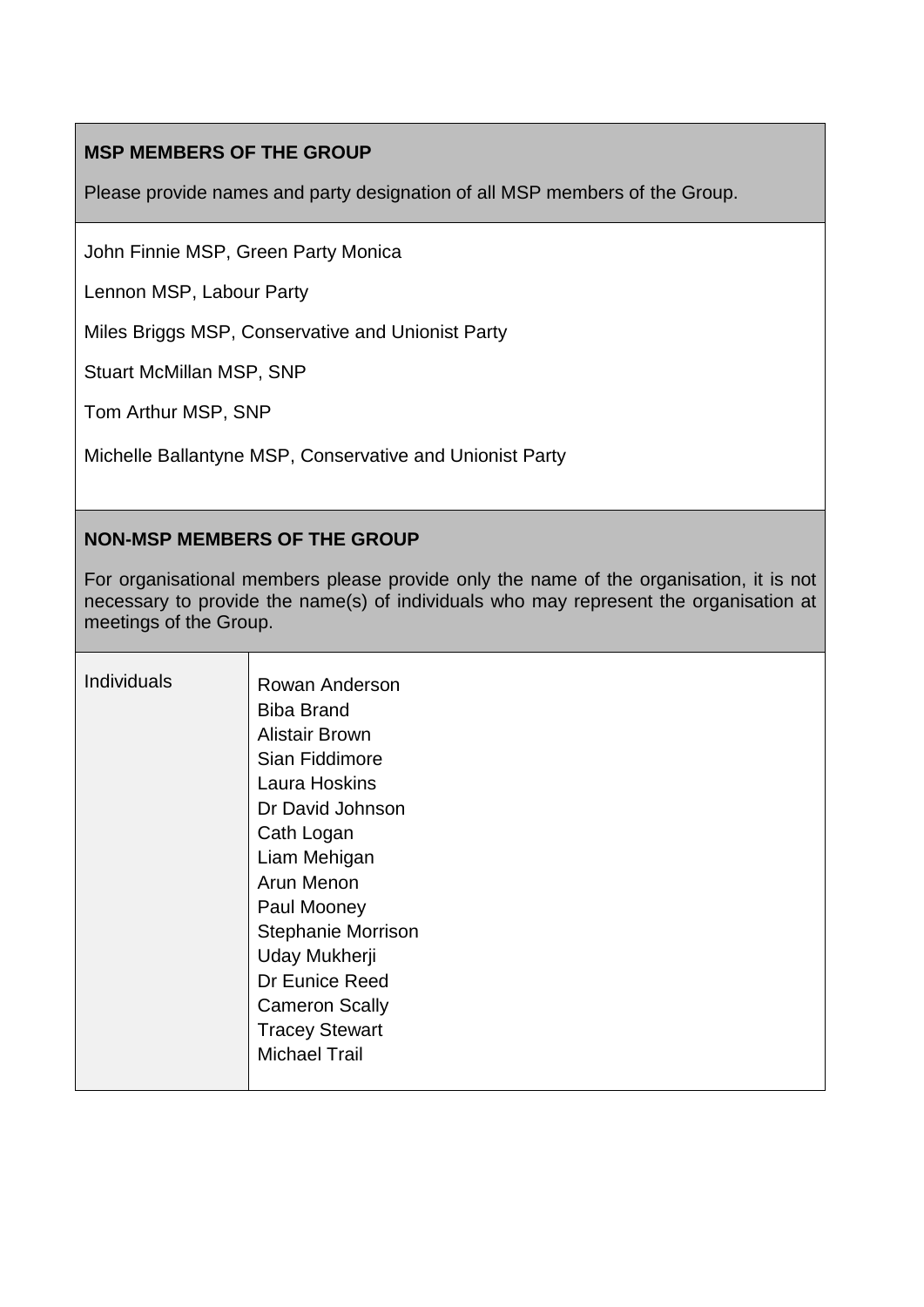| Organisations | <b>Scottish Drugs Forum</b><br><b>Alcohol Focus Scotland</b><br><b>Big Lottery Fund</b><br><b>CDPS Edinburgh</b><br>Circle<br><b>Community Justice Scotland</b><br><b>Community Pharmacy Scotland</b><br><b>CREW</b><br>East Lothian Substance Misuse Service<br><b>Glasgow Council on Alcohol</b><br><b>Howard League</b><br>MRC/CSO Social & Public Health Sciences Unit. Uni of Glasgow<br><b>NHS Borders</b><br><b>NHS Fife Addiction Services</b><br><b>NHS GGC</b><br><b>NHS Health Scotland</b><br><b>NHS Lothian</b><br><b>NHS Tayside</b><br><b>NSPCC</b><br><b>Police Scotland</b><br><b>Rise Recovery Cafe</b><br><b>Robert Gordon University</b><br><b>Royal Pharmaceutical Society</b><br><b>Salvation Army</b><br><b>Scotch Whisky Association</b><br>Scottish Independent Advocacy Alliance<br><b>Scottish Parliament</b><br><b>Scottish Youth Parliament</b><br>Scottish Families Affected by Alcohol & Drugs<br><b>Stirling ADP</b><br><b>Signpost Recovery</b><br><b>Stirling University</b><br>The Royal College of Physicians & Surgeons of Glasgow<br><b>Turning Point Scotland</b><br>University of the West of Scotland<br>West Lothian Drug & Alcohol Service |
|---------------|---------------------------------------------------------------------------------------------------------------------------------------------------------------------------------------------------------------------------------------------------------------------------------------------------------------------------------------------------------------------------------------------------------------------------------------------------------------------------------------------------------------------------------------------------------------------------------------------------------------------------------------------------------------------------------------------------------------------------------------------------------------------------------------------------------------------------------------------------------------------------------------------------------------------------------------------------------------------------------------------------------------------------------------------------------------------------------------------------------------------------------------------------------------------------------------|
|               |                                                                                                                                                                                                                                                                                                                                                                                                                                                                                                                                                                                                                                                                                                                                                                                                                                                                                                                                                                                                                                                                                                                                                                                       |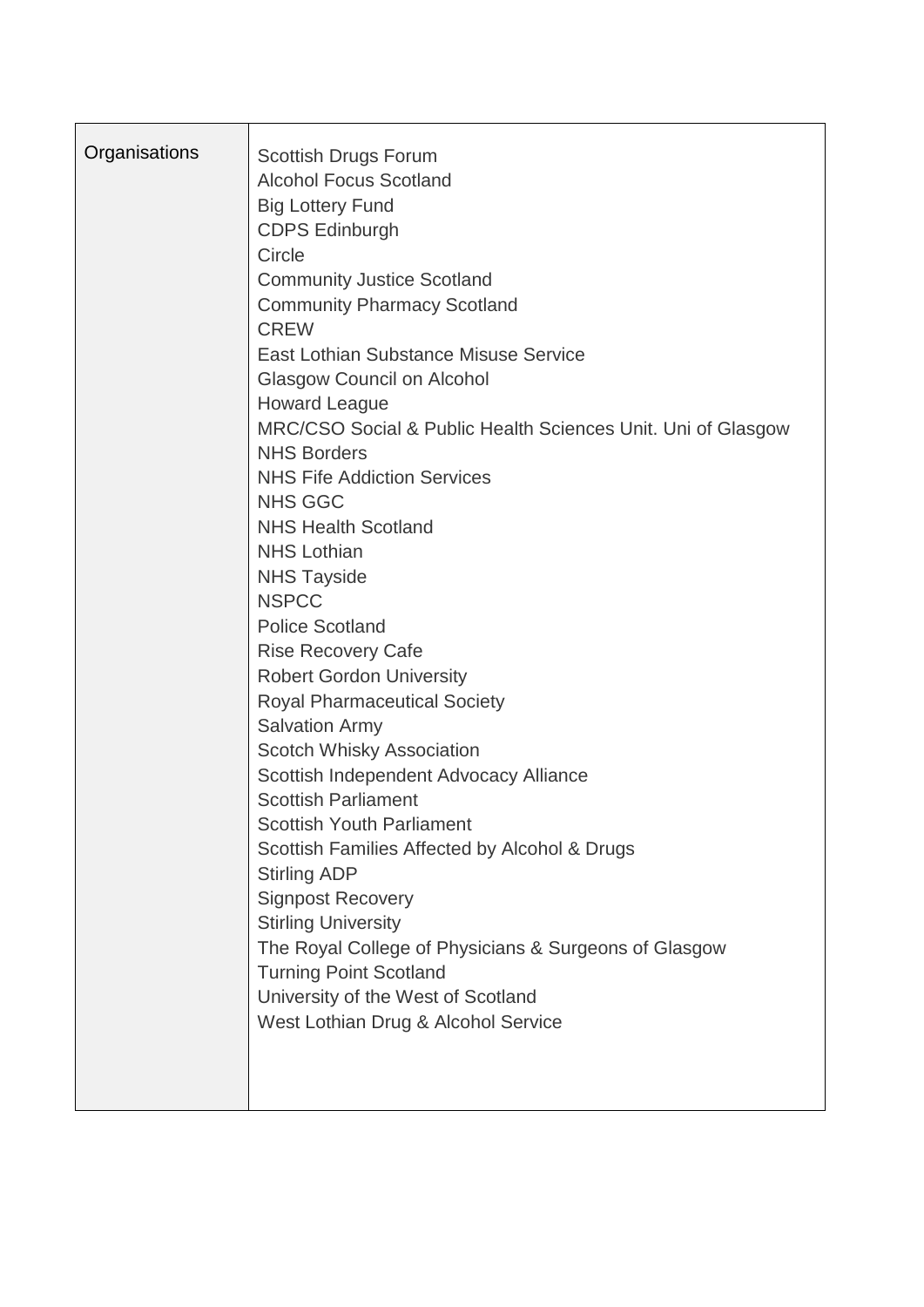### **GROUP OFFICE BEARERS**

Please provide names for all office bearers. The minimum requirement is that two of the office bearers are MSPs and one of these is Convener – beyond this it is a matter for the Group to decide upon the office bearers it wishes to have. It is permissible to have more than one individual elected to each office, for example, co- conveners or multiple deputy conveners.

| Convener               | John Finnie MSP - co-Convener Monica<br>Lennon MSP - co-Convener                                            |
|------------------------|-------------------------------------------------------------------------------------------------------------|
| <b>Deputy Convener</b> | Miles Briggs MSP, Conservative and Unionist Party<br><b>Stuart McMillan MSP, SNP</b><br>Tom Arthur MSP, SNP |
|                        |                                                                                                             |
| Secretary              | Secretariat: Scottish Drugs Forum                                                                           |
| <b>Treasurer</b>       |                                                                                                             |

## **FINANCIAL BENEFITS OR OTHER BENEFITS RECEIVED BY THE GROUP**

Please provide details of any financial or material benefit(s) received from a single source in a calendar year which has a value, either singly or cumulatively, of more than £500. This includes donations, gifts, hospitality or visits and material assistance such as secretariat support.

Details of material support should include the name of the individual providing support, the value of this support over the year, an estimate of the time spent providing this support and the name of the organisation that this individual is employed by / affiliated to in providing this support.

Groups should provide details of the date on which the benefit was received, the value of the benefit and a brief description of the benefit.

If the Group is not disclosing any financial information please tick the box to confirm that the Group has considered the support received, but concluded it totalled under the threshold for disclosure (£500). <sup>√</sup>